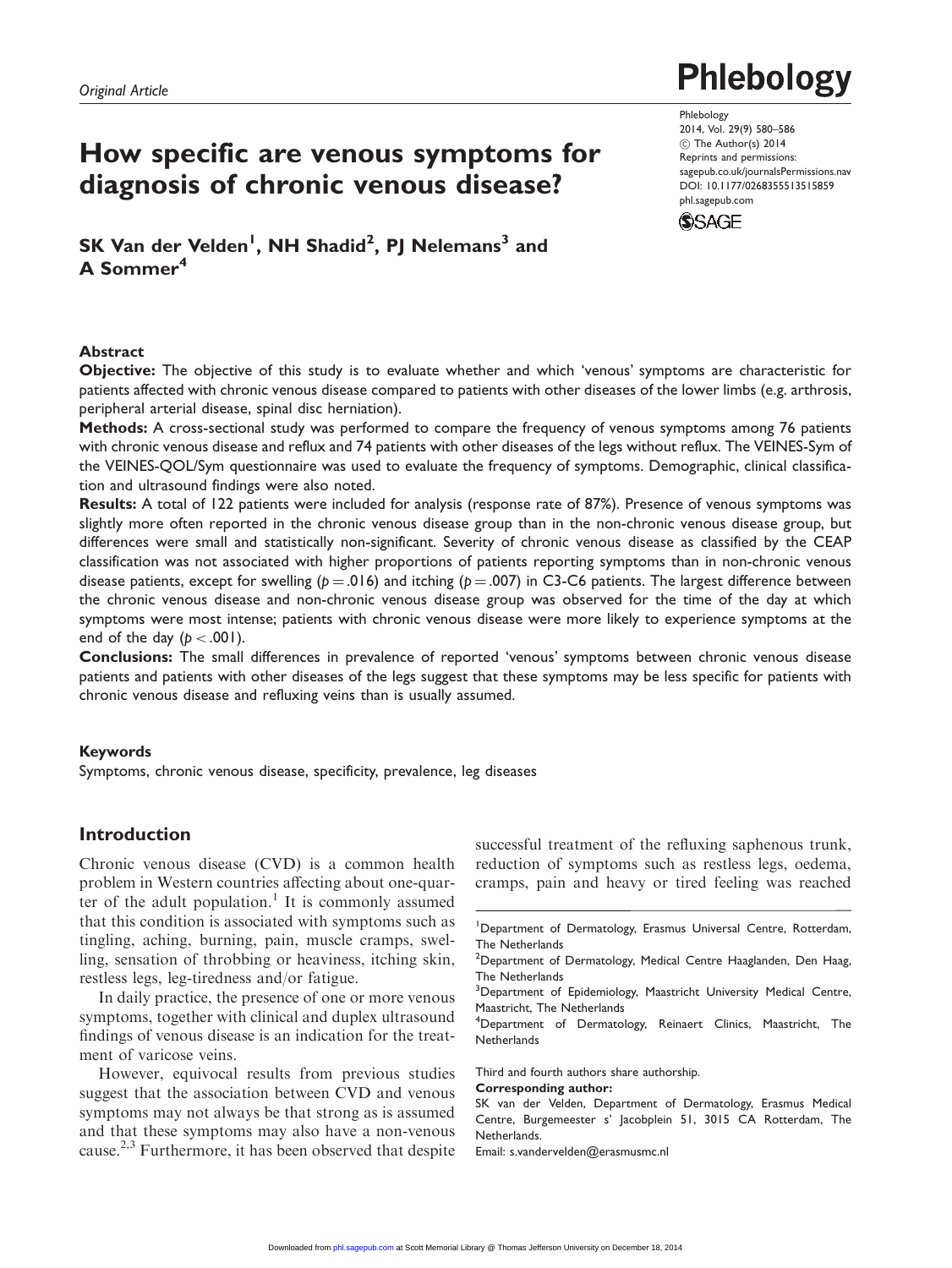in only part  $(40-83\%)$  of the treated patients.<sup>4-6</sup> Alternatively, local recurrences of varicose veins or recanalized refluxing veins on duplex ultrasound are not always correlated with the presence of symptoms.<sup>7,8</sup> These observations raise the question, to what extent venous symptoms are specific for patients with CVD and reflux.

The prevalence of CVD is increasing with age and in particular the older population is affected with CVD.<sup>1</sup> In this population, the relationship between symptoms and presence of reflux may be further obscured by the presence of other diseases of the lower limbs, such as knee or hip arthrosis (AR), peripheral arterial disease (PAD) or spinal disc herniation (SDH) which may cause comparable symptoms in the leg. The present study explores this issue by comparing the distribution of symptoms between a patient group with CVD and a patient group with other diseases of the legs. The underlying hypothesis was that the so-called venous symptoms (tingling, aching, burning, pain, muscle cramps, swelling, sensation of throbbing or heaviness, itching skin, restless legs, leg-tiredness and/or fatigue) are non-specific for patients with CVD. The secondary objective was to compare the mean number of symptoms, the mean symptom score and the time of the day at which symptoms were experienced as most intense.

### Methods

### **Patients**

This study was performed in the outpatient clinics of Dermatology, Neurology, Vascular surgery and Orthopaedics at the Maastricht University Medical Centre between November 2010 and June 2011. Eligible were patients older than 18 years visiting the outpatient department of Dermatology with one or more venous symptoms. Patients of the outpatient departments of Vascular Surgery, Orthopaedics or Neurology visiting because of complaints of the leg(s) due to PAD, knee or hip AR or SDH, respectively, were also eligible. Diagnosis was confirmed by ankle brachial index (ABI) and arterial pulse-wave Doppler recordings, X-ray or magnetic resonance imaging (MRI), respectively.

A trained physician examined patient's affected legs and classified them according to the clinical component ( $^{\circ}$ C') of the CEAP classification.<sup>9</sup> Venous signs, such as telangiectasia, reticular veins, varicose veins, edema, skin changes (hyperpigmentation, lipodermatosclerosis) or ulceration were recorded. Subsequently, ultrasound examination of both superficial and deep venous systems was performed in standing position.<sup>10</sup> All patients in the CVD group had to have symptoms of venous disease and confirmed saphenous trunk reflux (>0.5 seconds) on duplex ultrasound. Patients with other diseases of the legs (PAD, knee or hip AR or SDH) were excluded if saphenous trunk reflux of more than 0.5 seconds on duplex ultrasound was observed. CVD patients did not undergo ABIs, X-ray or MRI. We hypothesized that patients affected with clinical classes C5 or C6 would report more symptoms than patients affected with C1-C4 disease.<sup>11</sup> However, in clinical practice, C5 or C6 disease is relatively rare in patients affected with varicose veins compared to the other clinical classes. Therefore, we aimed to include 20 patients with healed or active ulceration of the lower leg.

Patients gave written informed consent to participate in the study.

### **Questionnaire**

Patients were asked to complete the VEINES-Sym of the VEINES-QOL/Sym questionnaire.<sup>12</sup> Patients were requested to complete the questionnaires at home and return it by prepaid mail. In case of missing questionnaire items, patients were contacted by phone in order to retrieve the missing data.

The VEINES-Sym is part of the VEINES-QOL/Sym questionnaire and measures symptom frequency and severity. The VEINES-Sym consists of ten items including nine venous symptoms (heavy legs, aching legs, swelling, night cramps, heat or burning sensation, restless legs, throbbing, itching, tingling sensation) rated on a five-point scale of frequency (1 = every day,  $2 =$  several times a week,  $3 =$ about once a week,  $4 =$ less than once a week,  $5 =$  never) and leg pain rated on a sixpoint scale of intensity  $(1 = \text{very severe}, 2 = \text{severe},$  $3 =$ moderate,  $4 =$ mild,  $5 =$ very mild,  $6 =$ none). In this study, we focused on these nine venous symptoms.

In addition, descriptive information concerning the time of the day at which the symptoms are experienced most intensely was recorded (e.g. on walking, at midday, at the end of the day, during the night, at any time of the day, never). Summary symptom scores (VEINES-Sym) were computed from these ten items. The presence of lower VEINES-Sym scores indicates more severe symptoms (range 0–100).

#### Statistical analysis

Patients were categorized into two groups according to the reported frequency of symptoms: 'every day/several times a week/about once a week/less than once a week' versus 'never'. Proportions and absolute numbers of patients who reported presence of a specific symptom were compared between patients with and without CVD using the Chi square test. In an additional analysis, subgroups of patients reporting a specific symptom 'every day' was compared to the subgroup of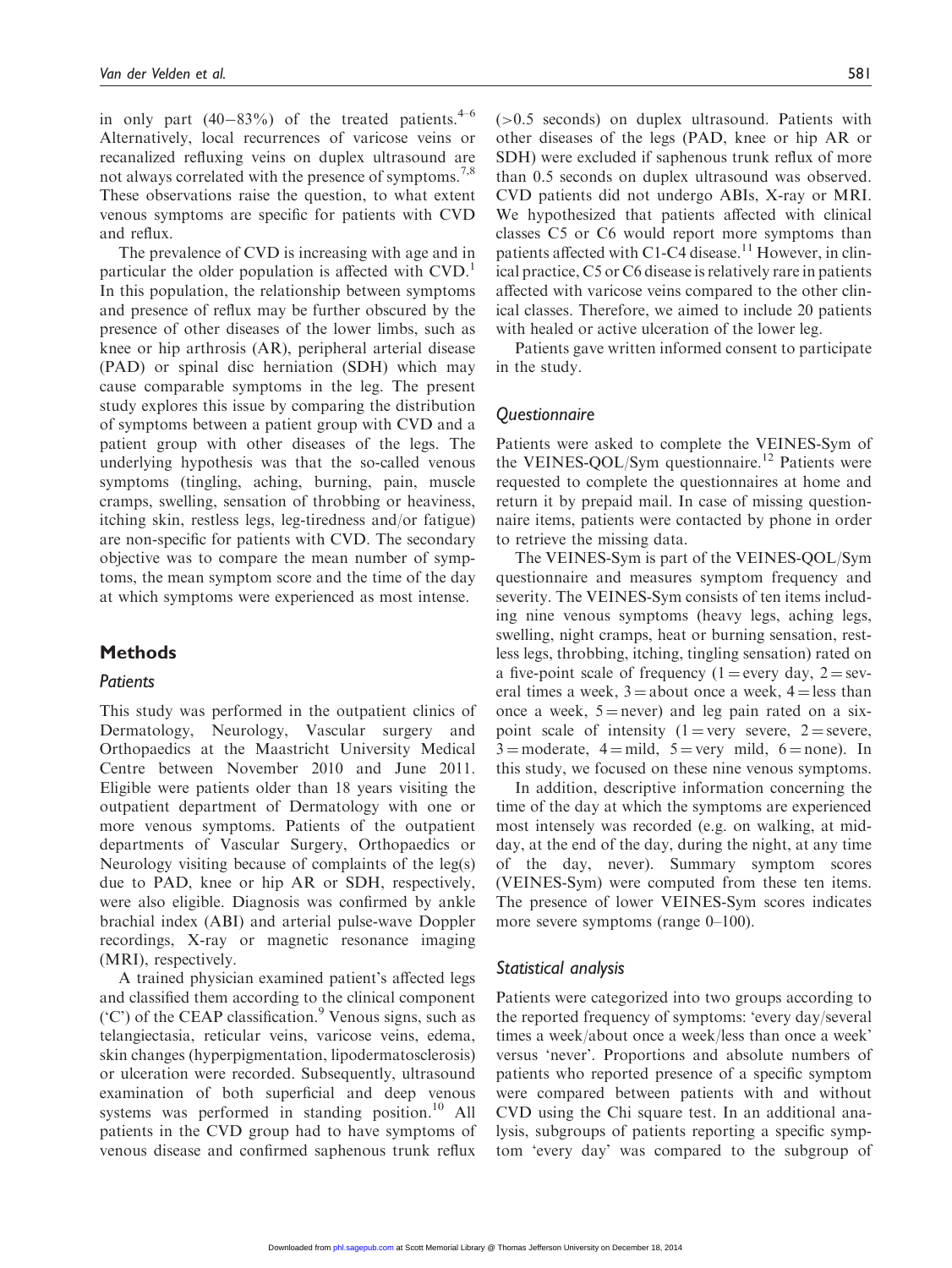patients who experienced that specific symptom several times a week or less.

Patients with missing scores on three or more items were excluded from the analysis. For patients with missing scores on one or two items, missing values were imputed by median values on the completed items reported by an individual. To calculate VEINES-Sym scores, raw scores were first transformed to z score equivalents (mean 0; standard deviation 1), which then are transformed to T scores (mean 50, standard deviation  $10^{-12}$ 

All analyses were performed using SPSS (SPSS Inc., Chicago, IL, USA). Two-sided  $p$  values of 0.05 or less were considered to indicate statistical significance.

## **Results**

#### Study population

Eligible were 76 CVD patients with confirmed reflux and 74 patients with PAD, AR or SDH without reflux (26 PAD, 25 AR, 23 SDH) (Figure 1).

A total of 132 patients completed the questionnaire. The response rate was  $88\%$  (69/77) in the CVD group and 86% (64/74) in the group with other diseases of the legs. Questionnaires were incomplete in 10 patients, resulting in a total sample of 122 patients remaining for analysis.

Table 1 summarizes the distribution of baseline characteristics in the various subgroups. It can be observed that 62% of the patients with CVD were female and the mean age was 61 years (SD 13, range 30–94; Table 1). In the non-venous disease group, half of the patients were female and the mean age was 59 years (SD 12, range 32–83). Six patients (10%) of the CVD group showed a combination of superficial and deep venous insufficiency. C3-C6 venous disease was present in 57% of the CVD group and in 7% of the patients in the group with other leg diseases.

#### Presence of venous symptoms according to diagnosis

Seven out of nine symptoms (heavy legs, aching legs, swelling, night cramps, restless legs, itching and tingling) were reported by more than 50% of the patients in the CVD group. This finding is in contrast to the patients in the non-CVD group where only four out of nine symptoms (heavy legs, aching legs, night cramps and tingling) were reported by more than half of the patients (Figure 2). Higher proportions in the CVD group were observed for six symptoms: heavy legs  $(67\% \text{ vs } 61\%)$ , swelling  $(52\% \text{ vs } 31\%)$ , night cramps (71% vs 53%), restless legs (51% vs 47%), throbbing  $(40\% \text{ vs } 29\%)$  and itching  $(52\% \text{ vs } 31\%)$ ; Table 2. However, no statistical significance was reached. Presence of aching legs, heat or burning sensation and tingling was reported by a higher proportion of patients in the non-CVD group (Table 2).

When patients were categorized according to frequencies of symptoms 'every day' versus 'less than every day,' the differences in proportions of patients between both groups increased only for aching legs  $(32\% \text{ vs } 49\%, p=0.05).$ 

#### Clinical severity and presence of symptoms

Patients in the CVD group were categorized according to clinical classes (C1-C2 vs C3-C6) and these categories were compared with the non-CVD group (Table 2). The difference in proportion of patients with presence of symptoms between the CVD and



#### Figure 1. Flowchart.

PAD: peripheral arterial disease; SDH: spinal disc herniation; CVD: chronic venous disease.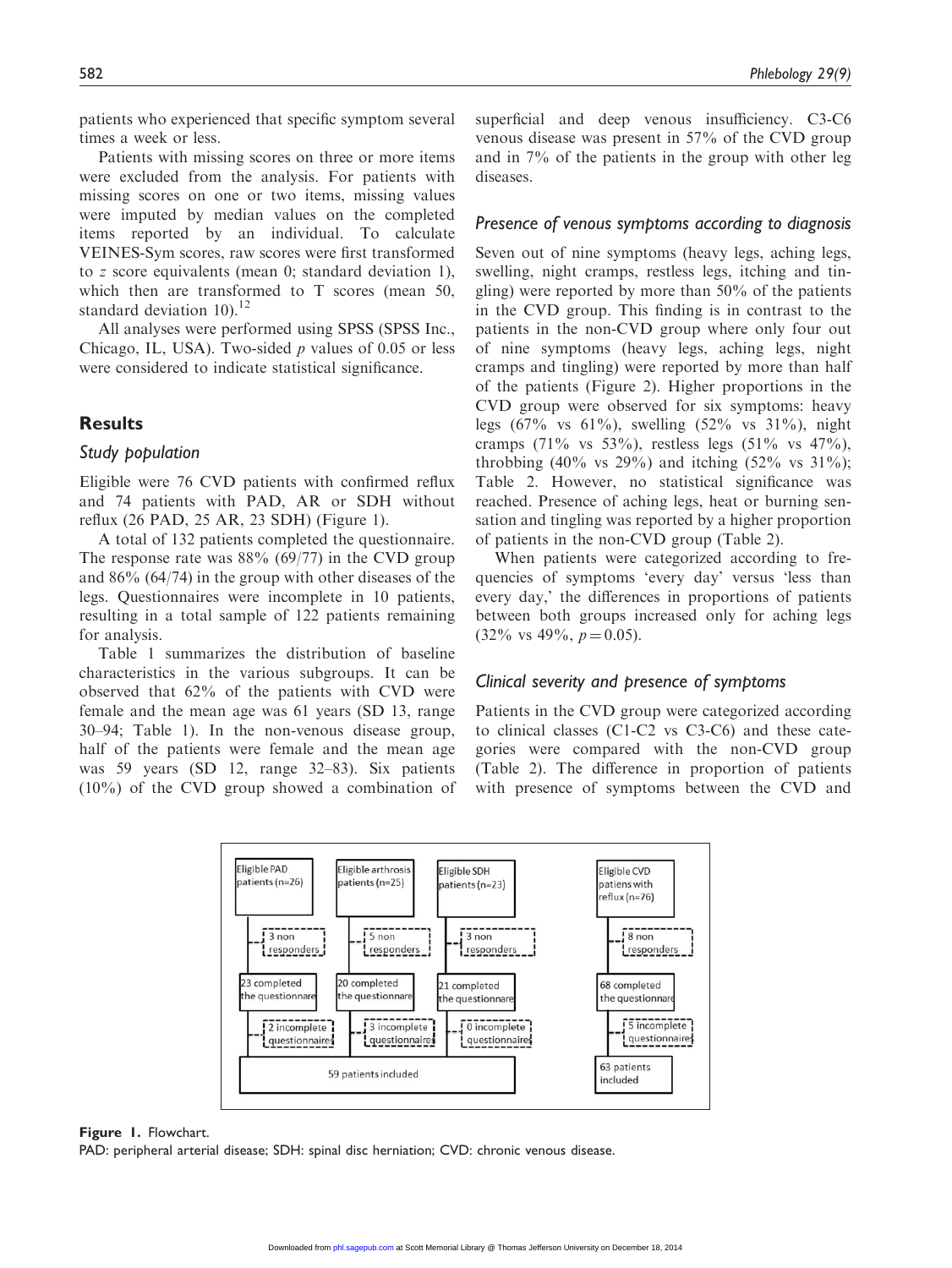|                    | CVD, n (%)      | SDH, n (%)      | PAD, n (%)     | AR, n (%)       |
|--------------------|-----------------|-----------------|----------------|-----------------|
| Sex                |                 |                 |                |                 |
| Male               | 24 (38%)        | 13 (62%)        | 13(62%)        | 4(24%)          |
| Female             | 39 (62%)        | 8(38%)          | 8(38%)         | 13 (76%)        |
| Age                |                 |                 |                |                 |
| Mean               | 61              | 52              | 64             | 62              |
| (SD, min-max)      | $(13, 30 - 94)$ | $(12, 33 - 83)$ | $(9, 45 - 80)$ | $(12, 36 - 83)$ |
| Clinical classes   |                 |                 |                |                 |
| CO                 | $\mathbf 0$     | 5(24%)          | 11(52%)        | 3(18%)          |
| CI                 | 7 (11%)         | 13 (62%)        | 5(24%)         | 12 (72%)        |
| C <sub>2</sub>     | 20 (32%)        | 2(10%)          | 3(14%)         | 1(5%)           |
| C <sub>3</sub>     | 16(25%)         | 1(4%)           | 2(10%)         | 1(5%)           |
| C4                 | 2(3%)           | $0(0\%)$        | $0(0\%)$       | $0(0\%)$        |
| C <sub>5</sub>     | 1(2%)           | $0(0\%)$        | $0(0\%)$       | 0(0%)           |
| C6                 | 17 (27%)        | $0(0\%)$        | $0(0\%)$       | 0(0%)           |
| Reflux             |                 |                 |                |                 |
| Superficial system | 63 (100%)       | $0(0\%)$        | $0(0\%)$       | $0(0\%)$        |
| Perforating veins  | 1(2%)           | $0(0\%)$        | $0(0\%)$       | 0(0%)           |
| Deep system        | 6(10%)          | $0(0\%)$        | $0(0\%)$       | 0(0%)           |

Table 1. Distribution of patient characteristics.

CVD: chronic venous disease; SDH: spinal disc herniation; PAD: peripheral arterial disease; AR: arthrosis.



Figure 2. Proportions of patients with presence of symptoms among patients with chronic venous disease (CVD) and 'other' non-CVD patients (including arthrosis, peripheral arterial disease, spinal disc herniation).

non-CVD group increased for the symptoms swelling, night cramps, throbbing and itching if only the CVD patients with clinical class C3-C6 were taken into consideration. In the latter comparison, statistically significant difference was reached for the symptoms swelling  $(p = .016)$  and itching  $(p = .007)$ . When we categorized patients according to frequencies of symptoms 'every day' versus 'less than every day,' the differences between the CVD with clinical class C3-C6 and non-CVD group did not increase.



Figure 3. Proportions of patients with a total number of 0, 1–3, 4–6 and 7–9 symptoms according to diagnosis.

#### Number of venous symptoms according to diagnosis

Patients were allocated according to the number of reported symptoms (out of a total of nine) into four groups: 0 symptoms, 1–3 symptoms, 4–6 symptoms and 7–9 symptoms. In both the CVD and non-venous group 44% of the patients presented with 4–6 symptoms (Figure 3). In addition, the proportion of patients with 7–9 symptoms in the CVD group was not much higher than in patients affected by other diseases of the leg (29% vs 14%).

When we calculated the summary Sym-scores of the non-CVD and CVD group, both groups showed similar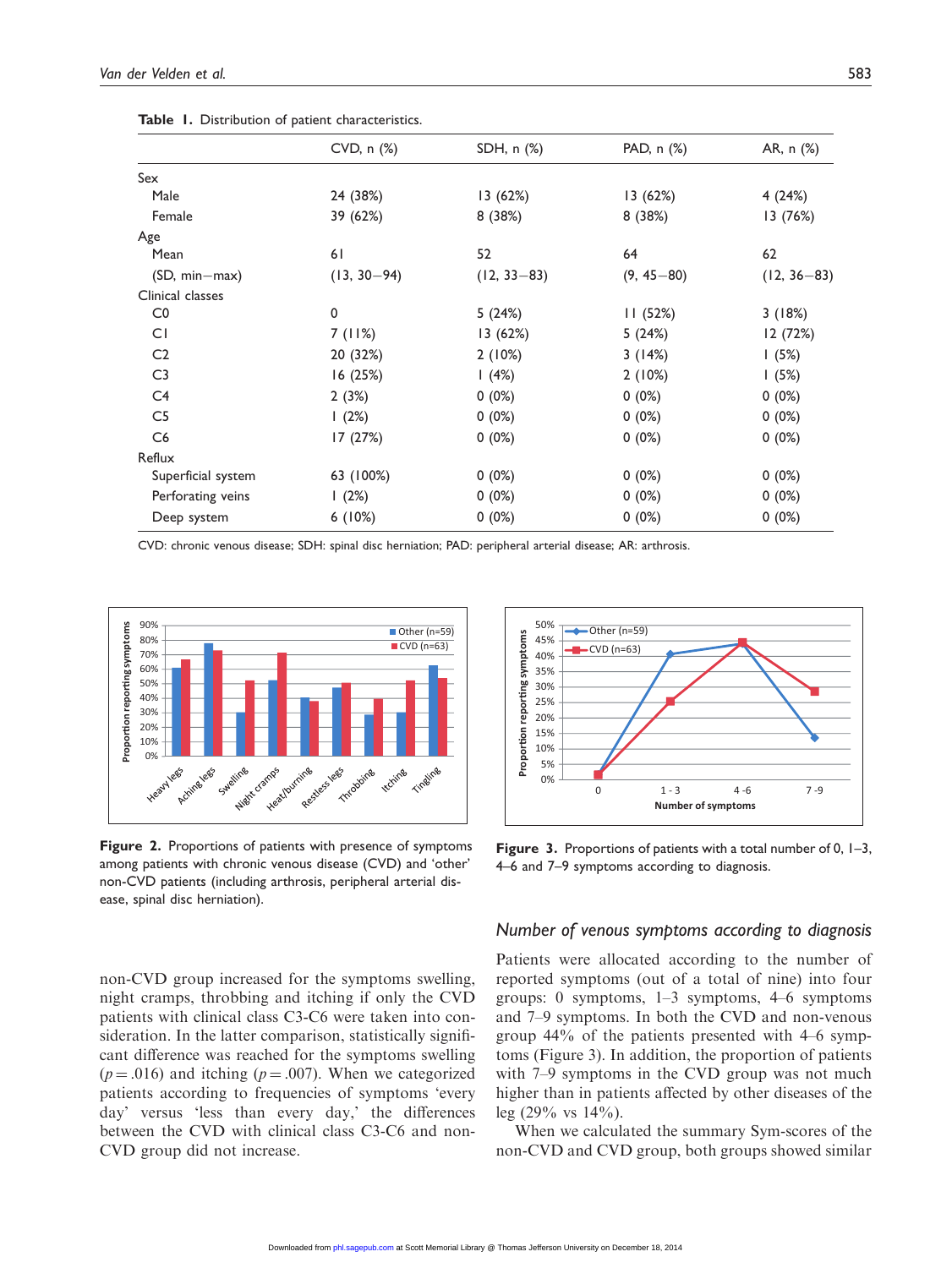|                | Non-CVD $N = 59$ | $CVD N = 63$ | CVD (CI-C2) $N = 27$ | CVD (C3-C6) $N = 36$ |
|----------------|------------------|--------------|----------------------|----------------------|
| Heavy legs     | 61%              | 67%          | 70%                  | 64%                  |
| Aching legs    | 78%              | 73%          | 74%                  | 72%                  |
| Swelling       | 31%              | 52%          | 48%                  | 56%                  |
| Night cramps   | 53%              | 71%          | 70%                  | 72%                  |
| Heat/burning   | 41%              | 38%          | 37%                  | 39%                  |
| Restless legs  | 47%              | 51%          | 59%                  | 44%                  |
| Throbbing      | 29%              | 40%          | 30%                  | 47%                  |
| <b>Itching</b> | 31%              | 52%          | 44%                  | 58%                  |
| Tingling       | 63%              | 54%          | 63%                  | 47%                  |

Table 2. Proportions of patients with presence of symptoms among patients with chronic venous disease (CVD), categorized according to clinical class and 'other' non-CVD patients (including: arthrosis, spinal disc herniation and peripheral arterial disease).

mean scores (51 versus 50,  $p = .513$ ). Mean Sym-scores decreased when we compared clinical classes C3-C6 to clinical classes C1-C2 (50 vs 51,  $p = .324$ ), indicating a deterioration of symptoms.

## Time of the day at which symptoms are experienced most intensely

For half of the patients with CVD, symptoms were most intense at the end of the day versus 21% of patients affected by other disease of the legs ( $p < .001$ ) (Figure 4). The latter group of patients was more likely to experience their symptoms at any time of the day  $(40\%)$ .

## **Discussion**

This study showed that the majority of symptoms that are commonly attributed to CVD (heavy legs, swelling, night cramps, restless legs, throbbing and itching) are slightly more often reported in patients affected by CVD compared to patients affected with other diseases of the lower legs. Furthermore, there was no strong correlation between type of symptoms and extent and severity of CVD. When CVD patients with clinical class C3-C6 were compared with patients with other leg diseases, differences were small and statistical significance was only reached for the symptoms swelling and itching. The largest difference between the CVD and non-CVD group was observed with respect to the timing of symptoms. Patients with CVD are more likely to experience symptoms at the end of the day than patients who have symptoms due to other diseases of the legs.

In the present study, the mean VEINES-Sym summary score was comparable to that found in other studies.<sup>11,13</sup> Kahn et al.<sup>11</sup> reported mean Sym scores of 50.5 in males and 49.8 in females. As Kurz et al.<sup>13</sup> already demonstrated, mean Sym scores decrease



Figure 4. Time of the day at which symptoms are experienced most intensely.

with higher clinical classes, ranging from 52.3 for clinical class 1 to 43.1 for clinical classes  $C$ 5- $C$ 6.<sup>11</sup> However, although mean scores were slightly lower in clinical classes C3-C6 versus clinical classes C1-C2, a significant decrease in mean Sym scores with increasing severity could not be confirmed in this study.

The considerable overlap between venous symptoms reported by patients with CVD and by patients with other diseases of the lower leg confirms lack of specificity of venous symptoms. Marston<sup>14</sup> postulated that none of the venous symptoms are specific to venous disease and multiple etiologies may be confused with CVD. The population-based Bonn Vein Study revealed that  $62.1\%$  of women and 49.1% of men reported leg symptoms, but only 27.8% of men and 34.1% of women had CVD with clinical class above C2 and only 21.0% had reflux in the superficial venous system.<sup>15,16</sup> The Edinburgh Vein Study also showed that lower limb symptoms are not only caused by venous problems.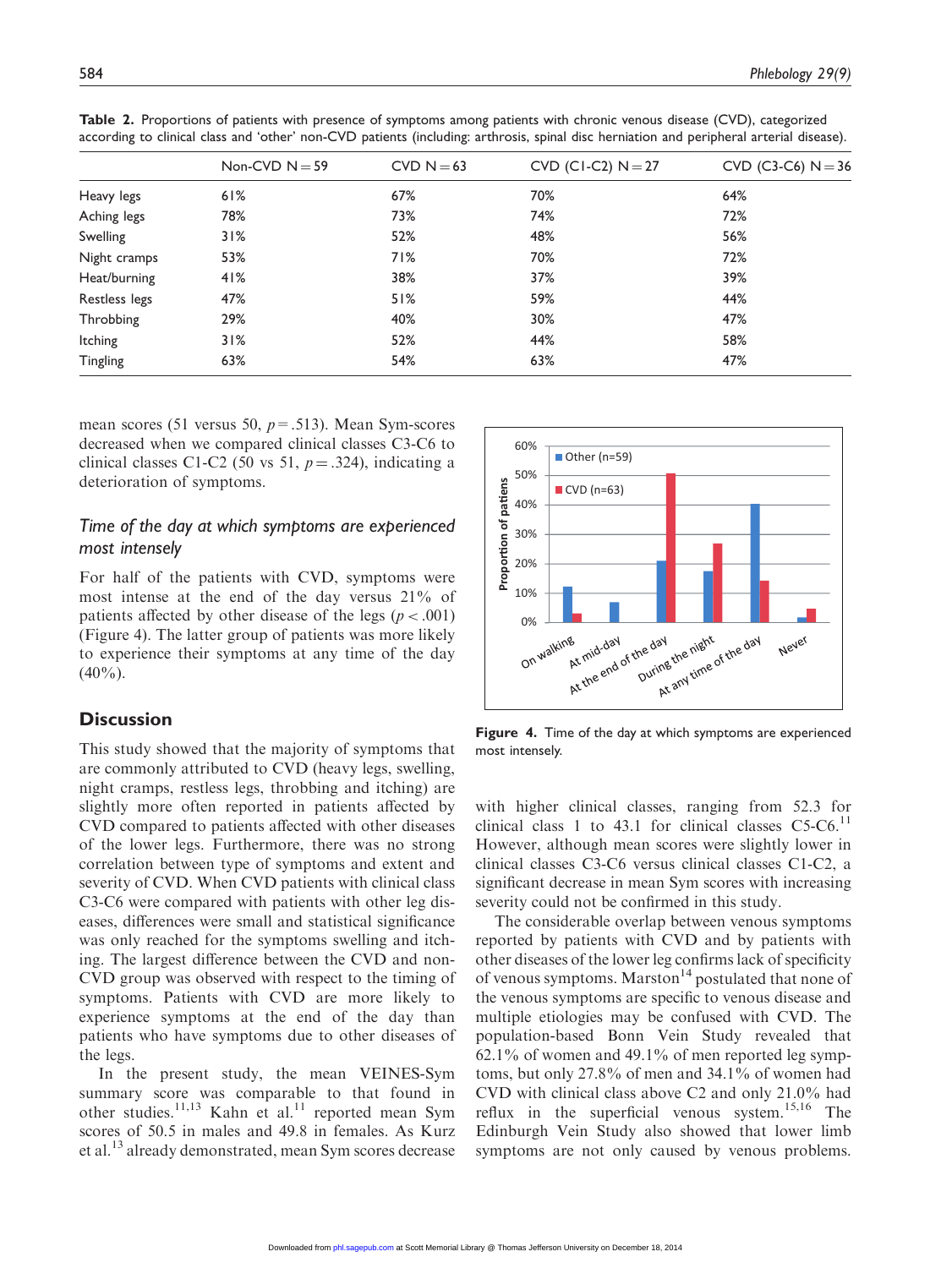Venous symptoms such as aching and cramps were reported by 54% and 34%, respectively, in the general population.<sup>3</sup> The San Diego Population study related symptoms to CVD and found that swelling, heaviness and itching were reported by participants with visible or functional venous disease about twice as often than by participants with normal legs, but for other symptoms the contrasts were less strong.<sup>2</sup>

Interestingly, we observed a statistically significant difference between both groups in proportion of patients that experienced their symptoms most intensely at the end of the day. This finding is in line with another study that showed that circumstances that elicit or exacerbate symptoms were more characteristic for CVD rather than the number of symptoms or symptom type. $17$  Several studies already emphasized the importance of a thorough medical history to evaluate the circumstances that elicit and exacerbate symptoms (the time of the day, relief of symptoms by elevation of the legs) and physical examination in combination with venous ultrasound examination.14,17,18 However, available questionnaires do not incorporate questions, which explicitly address such symptom-provoking factors. The reason why we used the VEINES-Sym for this study is that it is the most thorough and comprehensive questionnaire on symptom type and symptom frequency that is currently available. Other questionnaires such as the Chronic Lower Limb Venous Insufficiency (CIVIQ) and Aberdeen Varicose Vein Questionnaire (AVVQ) rather focus on impairment of health-related quality of life and clinical class-related items and to a lesser extent on symptoms.<sup>19,20</sup> The VEINES-Sym questionnaire includes one question concerning at what time of the day the symptoms are most intense. However, precisely this question is not included for calculation of the mean summary Sym-scores and is only used to provide descriptive information.<sup>12</sup>

The present study has a few limitations. First, the groups of patients with and without CVD are small and therefore the power to detect significant differences is limited. The sample size in this study allowed for detection of absolute differences of 25% or more in proportions of reported symptoms with a power of 90% and two-sided alpha of 5%. We assumed that betweengroup differences smaller than 25% are not clinically relevant, because in case of high specificity of symptoms we expect much larger differences in proportions with reported symptoms between the groups with and without CVD.

Second, we did not include a control group of healthy subjects and therefore we were not able to compare the results of the patients with CVD to the proportion of healthy patients reporting symptoms. Third, presence of venous disease in a small fraction of the groups with other disease may have contributed to lack of contrast in symptom frequency between groups but does not fully explain the finding of small differences in reported prevalence of symptoms between groups with CVD and other diseases.

In conclusion, the lack of difference in prevalence of reported 'venous' symptoms between CVD patients with confirmed reflux and patients with other diseases of the legs suggest that these symptoms may be less specific for patients with refluxing veins than is usually assumed. This finding implies that venous symptom questionnaires can only be used to quantify the degree of symptoms perceived by patients affected with CVD. The VEINES-QOL/Sym questionnaire is not suitable as a diagnostic or screening tool. The results of this study confirm the importance of a thorough history and physical examination, including specific questions about circumstances that elicit, exacerbate or alleviate symptoms, for the differentiation between patients with and without CVD.

#### Acknowledgements

We thank Marianne de Maeseneer for her kind help and contribution in reviewing the article. We also thank Menno Pardoel for his help and contribution with the analysis.

#### Funding

This research received no specific grant from any funding agency in the public, commercial, or not-for-profit sectors.

#### Conflict of Interest

None declared.

#### References

- 1. Evans CJ, Fowkes FG, Ruckley CV, et al. Prevalence of varicose veins and chronic venous insufficiency in men and women in the general population: Edinburgh vein study. J Epidemiol Community Health 1999; 53: 149–153.
- 2. Langer RD, Ho E, Denenberg JO, et al. Relationships between symptoms and venous disease: the San Diego population study. Arch Intern Med 2005; 165: 1420–1424.
- 3. Bradbury A, Evans C, Allan P, et al. What are the symptoms of varicose veins? Edinburgh vein study cross sectional population survey. BMJ 1999; 318: 353–356.
- 4. Baker DM, Turnbull NB, Pearson JC, et al. How successful is varicose veins surgery? A patient outcome study following varicose vein surgery using the SF-36 health assessment questionnaire. Eur J Vasc Endovasc Surg 1995; 9: 299–304.
- 5. Hamel- Desnos CM, Guias BJ, Desnos PR, et al. Foam sclerotherapy of the saphenous veins: randomized controlled trial with or without compression. Eur J Vasc Endovasc Surg 2010; 39: 500–507.
- 6. Shadid N, Ceulen R, Nelemans P, et al. Randomized clinical trial of ultrasound-guided foam sclerotherapy versus surgery for the incompetent great saphenous vein. Br J Surg 2012; 99: 1062–1070.